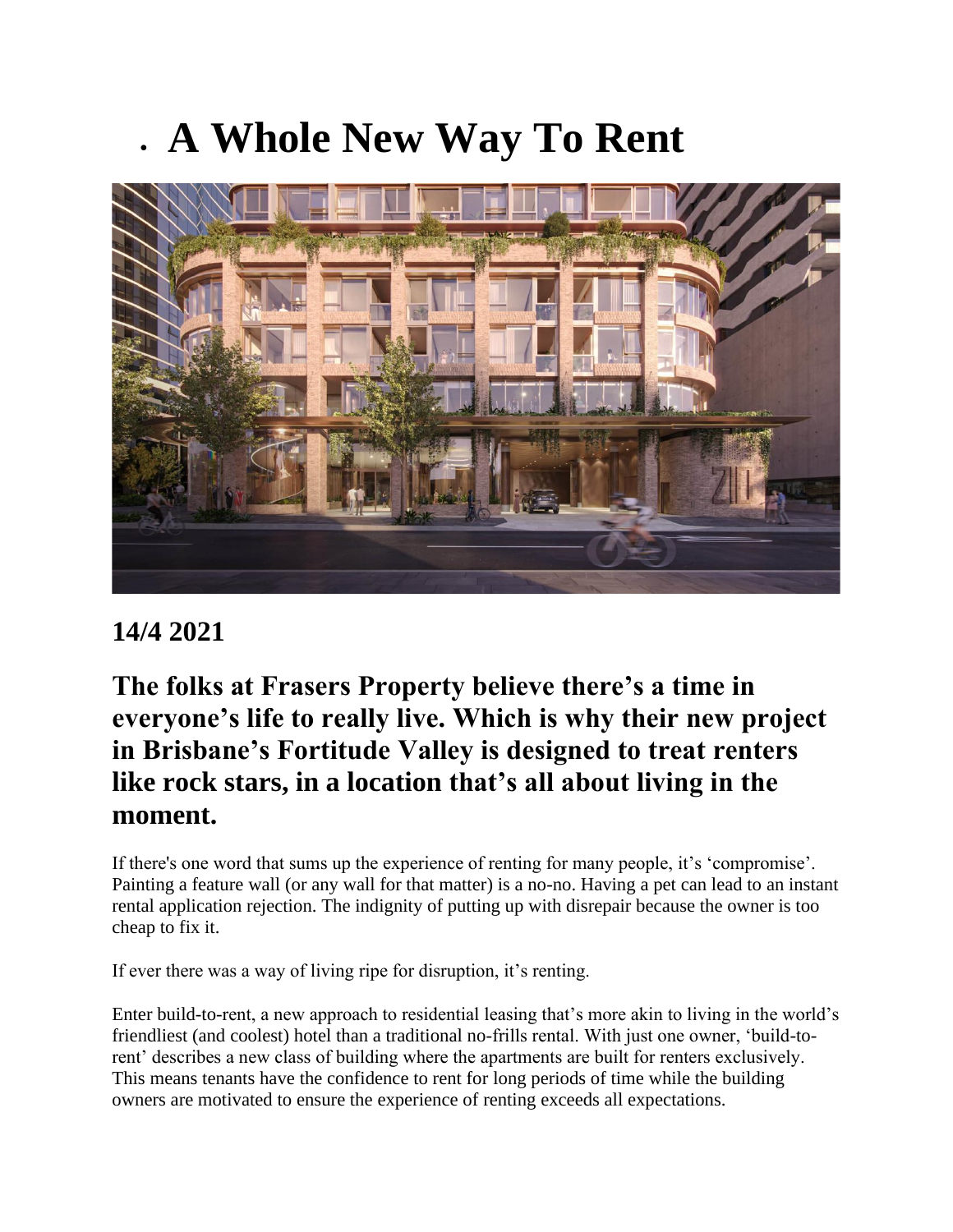Frasers Property Australia is set to commence its first build-to-rent project in Brisbane's Fortitude Valley this year, right in the heart of the River City's vibrant urban playground. Preliminary designs for the 366-apartment building at 210 Brunswick Street showcase a level of amenity that can only be described as more rock star than rental.

At ground level, the building will feature a hotel-like lobby lounge, oversized mailroom, and bar/cafe. Within the building there will be coworking spaces and meeting rooms; gym, treatment room and fitness studio; dog-washing area; bike storage; cinema room; private dining and kitchen; games room, scattered edible gardens and expansive outdoor terraces. Up on the roof a proposed rooftop dog park, lawn, recreation and cabana deck, podium garden terrace, and a 20m pool with spectacular view to the Brisbane CBD, Story Bridge, and Victoria Park. All services from grocery delivery and dog-walking to dry cleaning or upgrading into a different apartment will be able to be accessed by a dedicated tenant app, maximising flexibility and resident personalisation as seamlessly as swiping right.

## Reimagining renting

Mark Gleeson, Executive General Manager of Investment & Capital Transactions at Frasers Property, says that the new project ushers in an exciting opportunity for people to live the way they want, with everything designed for their convenience and comfort.

"Build-to-rent has been around for about a decade or so in the UK and for over 50 years in the US, so the model has had time to mature offshore before making its way to Australia," says Mark. "What we're seeing through our research and our conversations with potential tenants is that, off the back of 2020, people want to live in the moment with as much flexibility as possible. We think that starts with turning the experience of renting on its head."

In many ways, the build-to-rent model is a perfect match for the Frasers Property business, combining its experience with residential design, community development, and hospitality services through its sister-company Frasers Hospitality. Mark points out that one of the big differences the Fortitude Valley project will have over other apartment buildings is its focus on belonging, security, and community.

"Despite its density, a lot of apartment living can be a really lonely experience. Our approach is to reverse that and have the spaces, services, and staff to create connections between residents. Whether it's Taco Tuesday on the rooftop, or a hosted movie-night in the cinema, or bringing in The Valley's hottest new chef to give cooking lessons, you'll have an opportunity to meet and get to know the people who share your building with you. Naturally, you can dip in and out of those kinds of activities as much as you want, but it's actually easier to provide those social opportunities in a building that's been designed for those moments to occur. So, yes, we think that will be attractive for future residents."

And who will live in these swishy new digs? Mark says the market for this kind of living transcends age barriers. "When you run this model through your mind for the first time, you tend to probably think of upwardly-mobile millennials or people who don't want to be locked down with homeownership. And naturally, young urban professionals will be attracted to this kind of